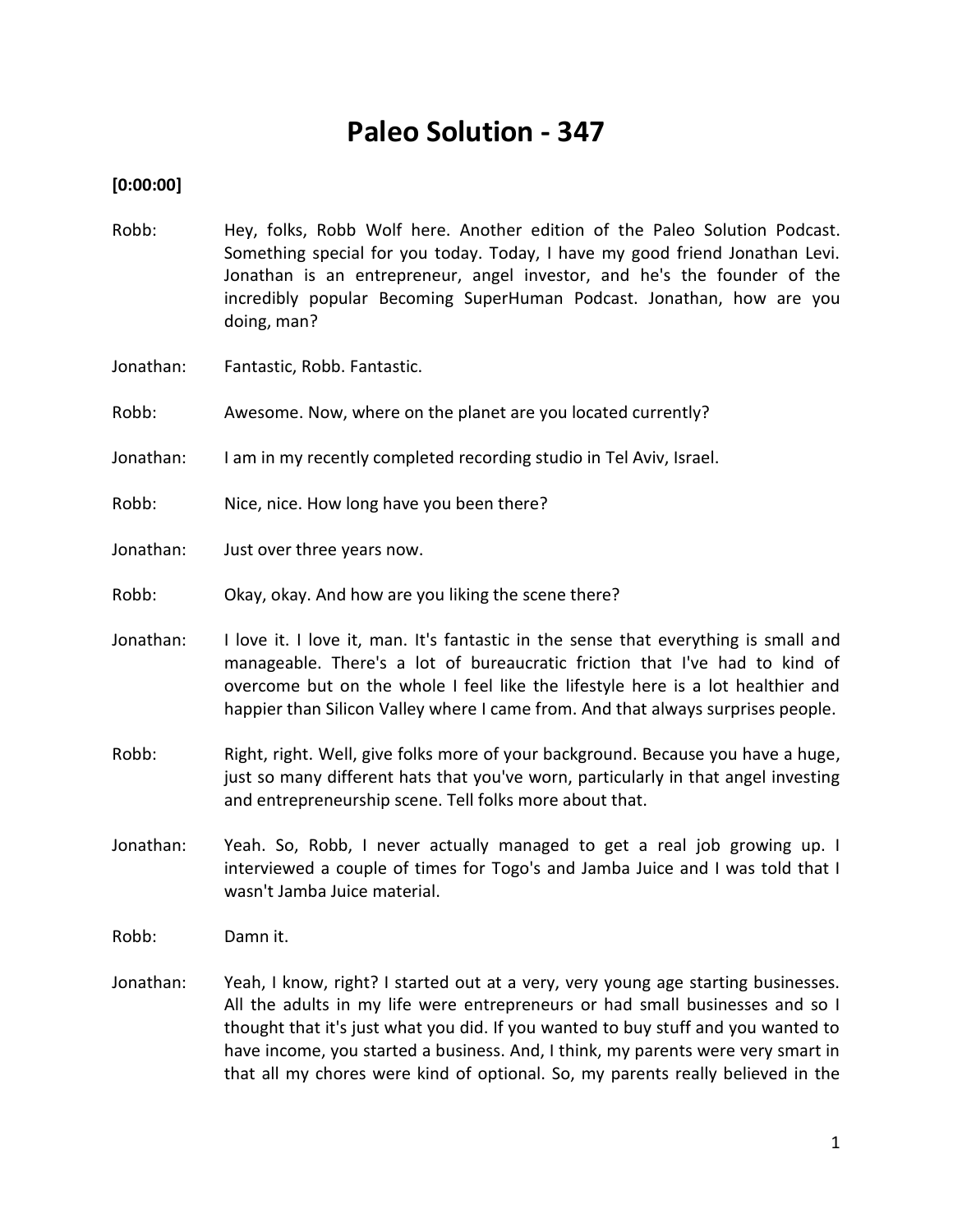free market. You could mow the lawn or find another way to buy that Nintendo game that you want.

And my friends and I usually found another way. The first real business that I actually started was probably the fourth or fifth iteration and that was selling luxury BMW parts on the internet, which is a really, really cool business when you're 16 and kind of a less cool business when you're 23. So, we ran that through college, my friend and I, and sold that, got it Inc 5000, grew it to about \$3 million a year in revenue and then kind of bounced up against the walls of our ambition and kind of what we wanted to do.

So, sold that company, went and did some soul searching, went and got an MBA, lived in France a little bit, lived in Singapore a little bit. In the preparation for that MBA, I decided to do a ten-month condensed -- I've always been the kind of person I want to put in the least and get the most. I want to try and find ways around things. I want to do things as efficiently as possible. So, I went through this ten-month condensed MBA.

I realized that I was just going to be swamped. During my undergraduate at Berkeley, I was just buried under the workload and the reading. I was always a slow reader. I'd been diagnosed with ADD at a very young age, so prescription medication the whole deal. And I kind of got the impression that my old tricks like locking myself in my bedroom and just working much harder than anyone else had to were not going to cut it in graduate school especially in a program where you need free time to network. You're there to meet people, to build connections and stuff like that.

Lucky for me, I happened to meet someone who was, what I would later call a super learner. Basically, he and his wife had developed this methodology around memory and speed reading that allowed you to accelerate your learning. And, of course, I thought this was total BS until I saw it and I saw what -- Lev was the guy's name. I saw what he could do. I saw his memory skills. And I was like, "Man, I got to learn how to do this."

I signed up. His wife actually coached me for about six weeks really intensively. And then I went off to business school and lo and behold I was able to keep up with the reading and I was able to memorize 500 people's names in the first week. And I was able to do all these things that, in retrospect, today I'm like, "Yeah, of course, that makes total sense." But back then I thought it was just magic. And so after business school I tried to do a bunch of different startup ideas with my classmates.

I wanted to build a software company. I had all these ambitions of building a venture backed startup. And I realized a lot of that, Robb, was ego and was just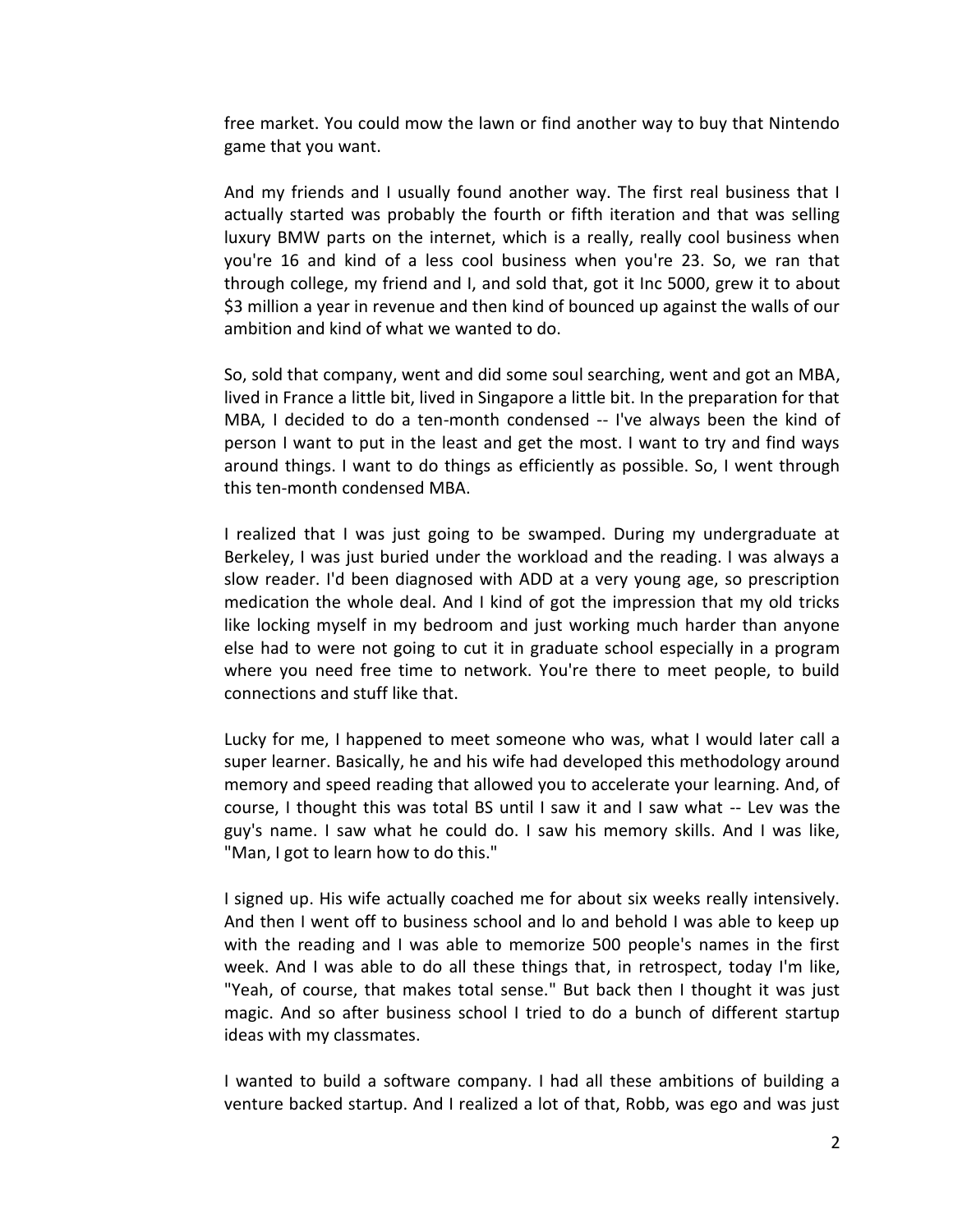kind of me wanting to do something bigger and better. And I came back to this accelerated learning thing which so many people had asked me about.

#### **[0:05:01]**

I mean, every day, in B school, people were stopping me and being like, "Hey, didn't you read the case study? Why are you already done the exam?" kind of thing. And I found myself just constantly explaining and explaining how this works to people and referring people to Anna and Lev for coaching. Eventually, I was like, there's got to be a more efficient way to overcome this kind of hurdle. I don't know about you but sometimes I feel like each book that I've written I write it because I'm tired of explaining something.

- Robb: Yes, absolutely. Yeah, yeah.
- Jonathan: Exactly. So, it's that. And I was like, we should just -- I learned in Hebrew. I was like, I should just translate all this stuff. I've got a bunch of ideas. When you read 700, 800 words a minute you tend to kind of research stuff and I've got a bunch of ideas how we could improve this, how we could convert it to kind of a more hands off approach instead of having a coach sit on your shoulders.

And we should just make an online course. So we did. And funny thing, I always like to tell people I took the exact skills that I teach. The speed reading, the memory, the accelerated learning, sat down one day and was like, okay, how do you build online courses? How do you market online courses? And within about a month we were one of the top selling courses on one of the larger market places like online course market places, and within about a year we had 20,000 students, and within about two years we had 50,000. Today, we've got 73,000 students across three different versions of the course. So, pretty wild ride.

- Robb: Nice. And so what do those courses look like? Are they broken into the speed reading, the memory? And how are those parsed out?
- Jonathan: Yeah, absolutely. So, from the get go, we started -- and I was a very firm believer that the memory stuff needs to come first. I had tried speed reading before. Like I said, I grew up with learning disabilities and my parents -- I'm the first of one. My parents wracked their brains and they just didn't know what to do with me. They bought me the Evelyn Wood book and they bought me all kinds of books. I was like none of this stuff ever worked for me. I was able to read faster but then my comprehension dropped. I didn't remember what I could read. I essentially thought that it was just snake oil.

I think a lot of people, if they've taken a one day speed reading seminar, they come away with this idea like, okay, I got taken, I got had. And so my approach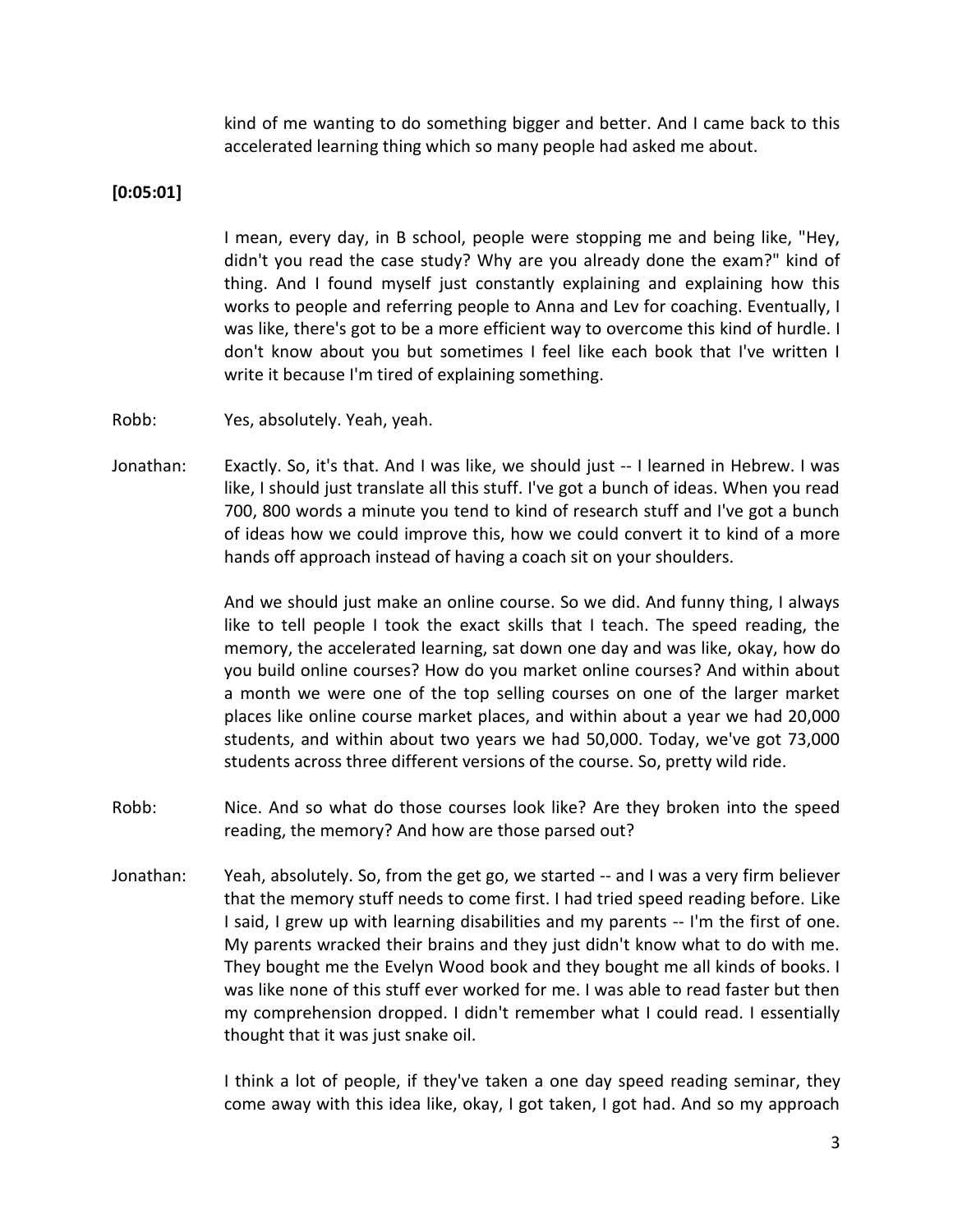was if you're going to improve the pace of your learning then you need to improve the infrastructure. It's the question of do you build the track first or do you run the race first? And so we started out early, early on with the short term memory and getting all of that up and running and getting you to a point where you can remember things faster and more efficiently and also retain them for longer.

Interestingly enough, about three weeks ago, we restructured the course to also move all the long term memory stuff up. So, basically, the first five weeks of our courses are just intensive memory training until you get to the point where -- I had a student ask me about, essentially it was a very intense medical term like laryngotracheobronchitis or something like that. And the goal is to get to a point where anything you learned can be quickly and easily converted to a highly memorable set of neurons, a neural network.

And at that point, you're ready to then go to the speed reading. So, the speed reading stuff is three or four weeks and you kind of continue practicing it on your own and then it goes into how do you adopt the skills and the kind of fine tweaks. What's the best dietary regimen for learning? How should you influence your sleep and how should you alter your sleep to learn more effectively?

All kinds of interesting cool stuff that I'm sure you and I come upon in the podcasting world. Like how does light affect your learning and what supplements, nootropics, stuff like that? I mean, there's so many different things you can do to learn more effectively. And, of course, sitting there and rereading the book ten times and pulling an all-nighter are not one of them.

Robb: Right, right. Interesting. So, Jonathan, before we started recording, you had kind of alluded that you have noticed a parallel with this kind of -- Like you've seen some efficacy in this evolutionary biology ancestral health approach to nutrition and health itself and whatnot but you've been kind of finding some underpinnings from that evolutionary biology perspective in enhancing memory and learning. Could you talk about that? That actually is -- I mean, on an intuitive level, it kind of makes sense to me but that's actually kind of surprising. It's pretty cool. I love to learn more about that.

#### **[0:10:09]**

Jonathan: Well, I have to give you credit on that one, Robb, because as I was reading your book and you did this wonderful kind of almost Socratic interaction. So, I have all these visual memories that I've created from your book as I've read it. That's how I kind of go through and walk through the visual journey. And so you're having this conversation and I remember the part where you're bouncing back,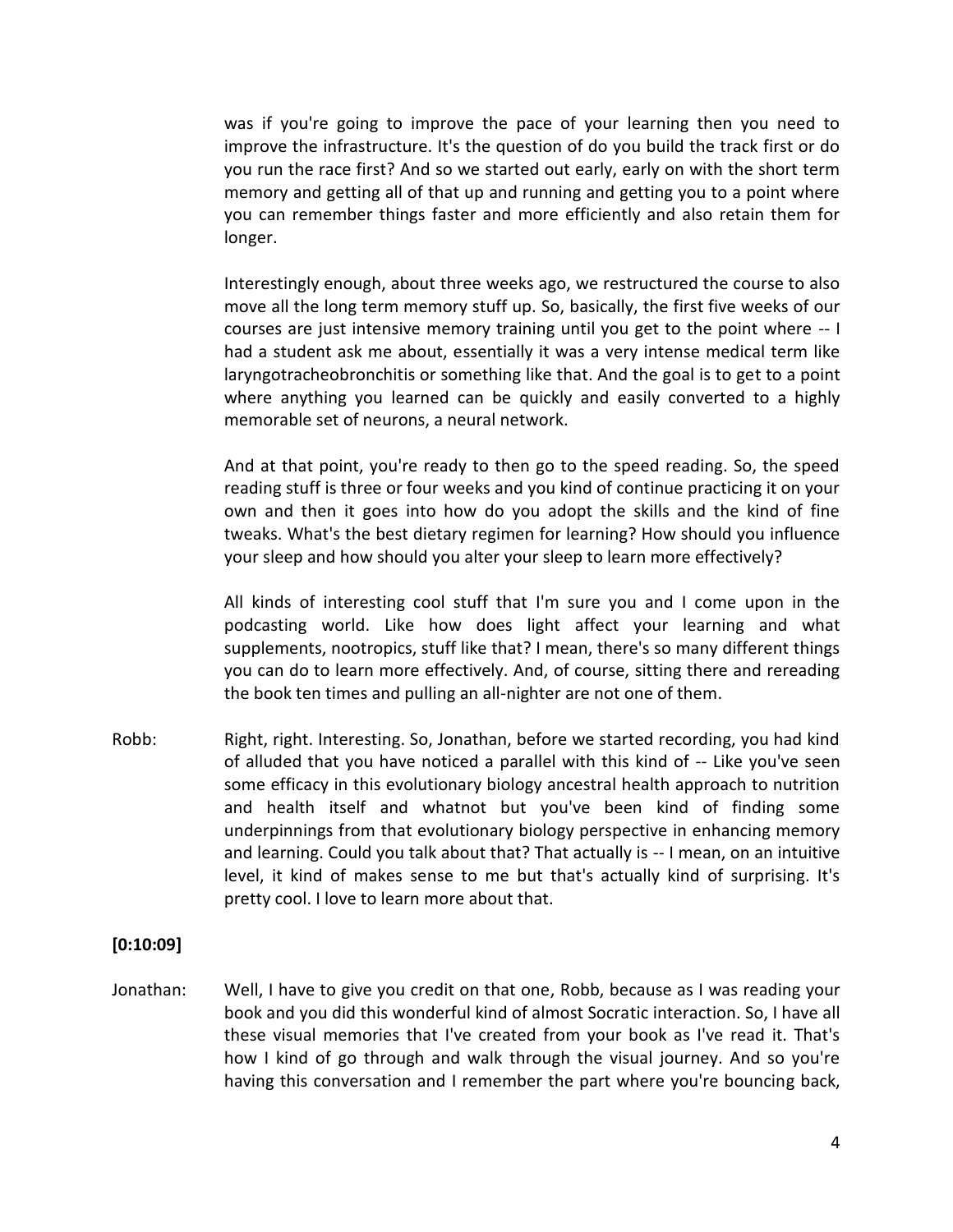you're talking to the anthropologists and the nutritionists and you're kind of having this back and forth conversations.

In that moment I started asking myself like, "Wait a minute, why do these techniques work so well?" Because these techniques that we're teaching -- and we can go -- We're not trying to hide the candy. We'll go much deeper into it, I hope. This stuff has been in use for about 2200 years. These are the kind of memory techniques that were used to memorize the Odyssey before they were mass kind of reproductive writing systems, something like that.

So, this stuff's been around forever. And so the question is: Why does it work? Well, what I came to realize and the more I researched neuroscience, the way the brain works and things like the picture superiority effect, I realize that basically what this is Paleo learning. In the same way that the Paleo nutrition movement says like, "Hey, let's just adapt your diet to what your body is expecting because the body hasn't adapted in the last 10,000 years or 15,000 years since we domesticated animals, domesticated--"

And the kind of functional movement, movement if you will, is saying the exact same thing. Like your body is not adapted to doing bicep curls. This is almost the exact same thing. So, basically, if we really look at our Paleolithic ancestors and we ask ourselves a question what kinds of learning were life and death? What kinds of skills, of mental aptitudes gave these people a survival advantage?

Ultimately, what you come up with is visual. So, certain visual memories like what is the exact shade of the berry that made everybody so sick? Or where is the exact location where we buried our winter food. What are the tribal colors of the people that are friendly versus the people that are dangerous? All this visual information and, of course, sound is also pretty important but I would say like probably the most important thing to know is, "Hey, this tastes rancid."

Taste and smell are actually our most memorable scent. And if you smell today the perfume of your  $11<sup>th</sup>$  grade girlfriend 20 years later you'll go right back to that moment. And it's exactly that. It's for two and a half million years, some of the most important information has been smell and taste followed by visual. So, the first principle of improving memory and -- On our show we've had, I think it's five different world champions or European champions or USA memory champions, people who can memorize pi to a thousand digits, people who can memorize 500 names in ten minutes, things like that. And it always comes down to visual memory and spatial memory. And that's exactly why it is, is this evolutionary kind of preference that we have towards visual information.

Robb: It's so interesting. I'm not a neuroscientist but I do understand that when we start integrating information with that kind of visual anchoring, we get this kind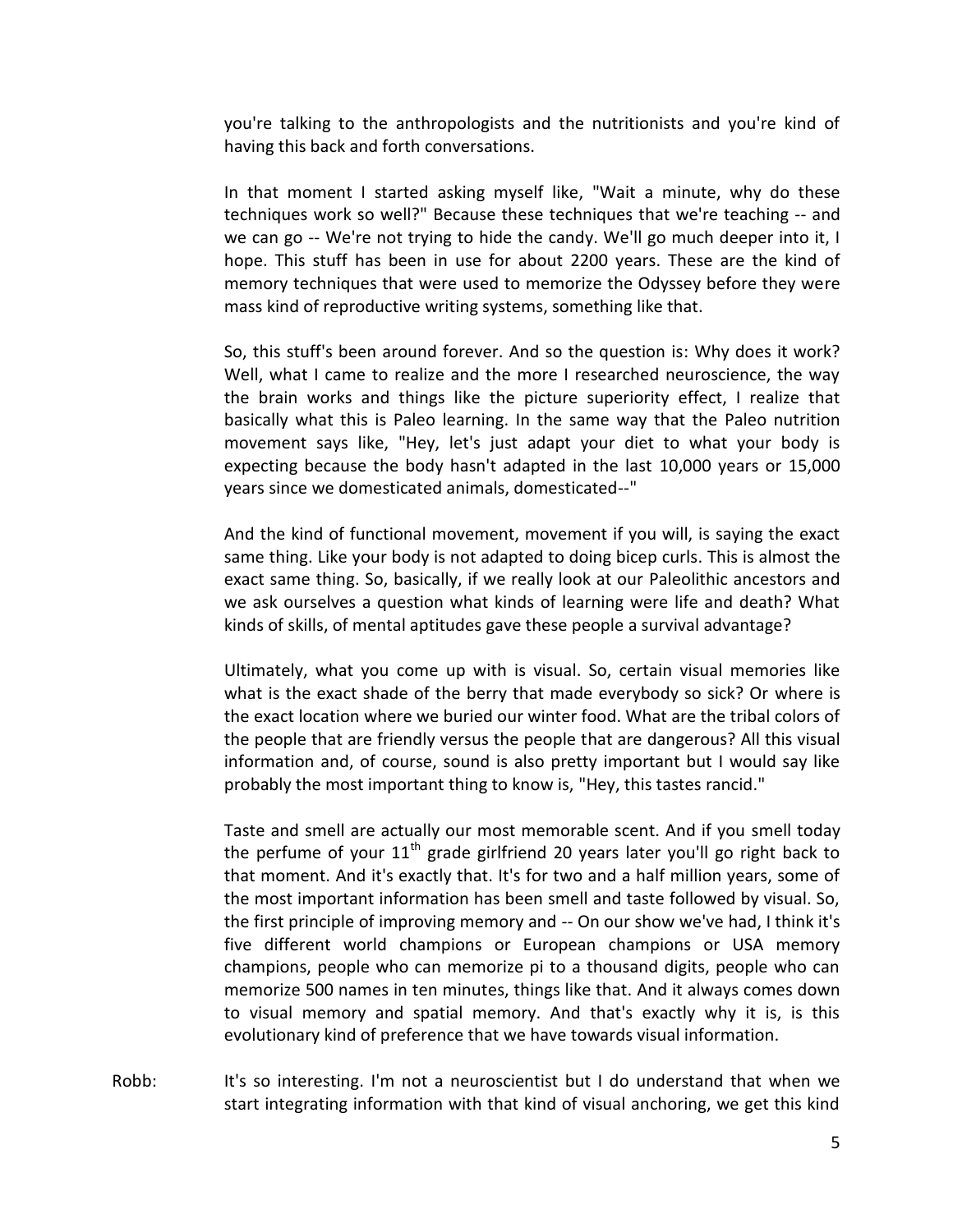of holographic imprinting. And in a hologram you can kind of break it into smaller pieces but it still maintains the integrity of the whole image. And so you can kind of -- You only need to brush around the corner or a piece of that thing and then you've got to route into it instead of it just being this distinct kind of like line item in a textbook kind of gig.

Jonathan: Bingo. And that's actually a great segue into kind of the second main foundational point of accelerated learning, which is linking every piece of information. So, in 1955, a guy by the name of Malcolm Knowles came out with a list of requirements for adult andragogy, adult learning. And he did mountains of research that said if all things are equal, what causes the adult brain to absorb something and what causes it to forget it?

> And that's exactly one of the things. Adult learners need connection to preexisting knowledge and they need immediate application. So, it's exactly what you said. Connecting to that visualization and then going even further beyond that, comparing and contrasting this piece of knowledge that you have.

## **[0:15:02]**

So, it makes sense that I've basically memorized your book, Robb, because I connected it to all these different things that I knew about diet and nutrition. I compared and contrasted it to the very erroneous nutrition classes that I took at Berkeley and adapted it also to the knowledge that I have about how Paleolithic men and women lived. So, that would be kind of point number two, is take every piece of knowledge no matter how desperate it is.

A few months ago, I decided I was going to sit down and learn quantum mechanics. And I don't know the first thing about quantum physics, quantum mechanics. But what I started to do is connected back. So, how does Planck's constant relate to experiments that I might have done in high school where I screwed up the experiment because I was observing it and I was checking it too often, basically connecting to pre-existing knowledge and to experience.

- Robb: The watched pot never boils kind of gig. Nice, nice.
- Jonathan: Absolutely, absolutely.
- Robb: Fascinating. Man, I literally have like 50 different questions for you and I'm not sure which one to -- I need to remember which one to ask first. I remember what it was today I wanted to ask. Emotional content can really improve the memory process.

Jonathan: Absolutely.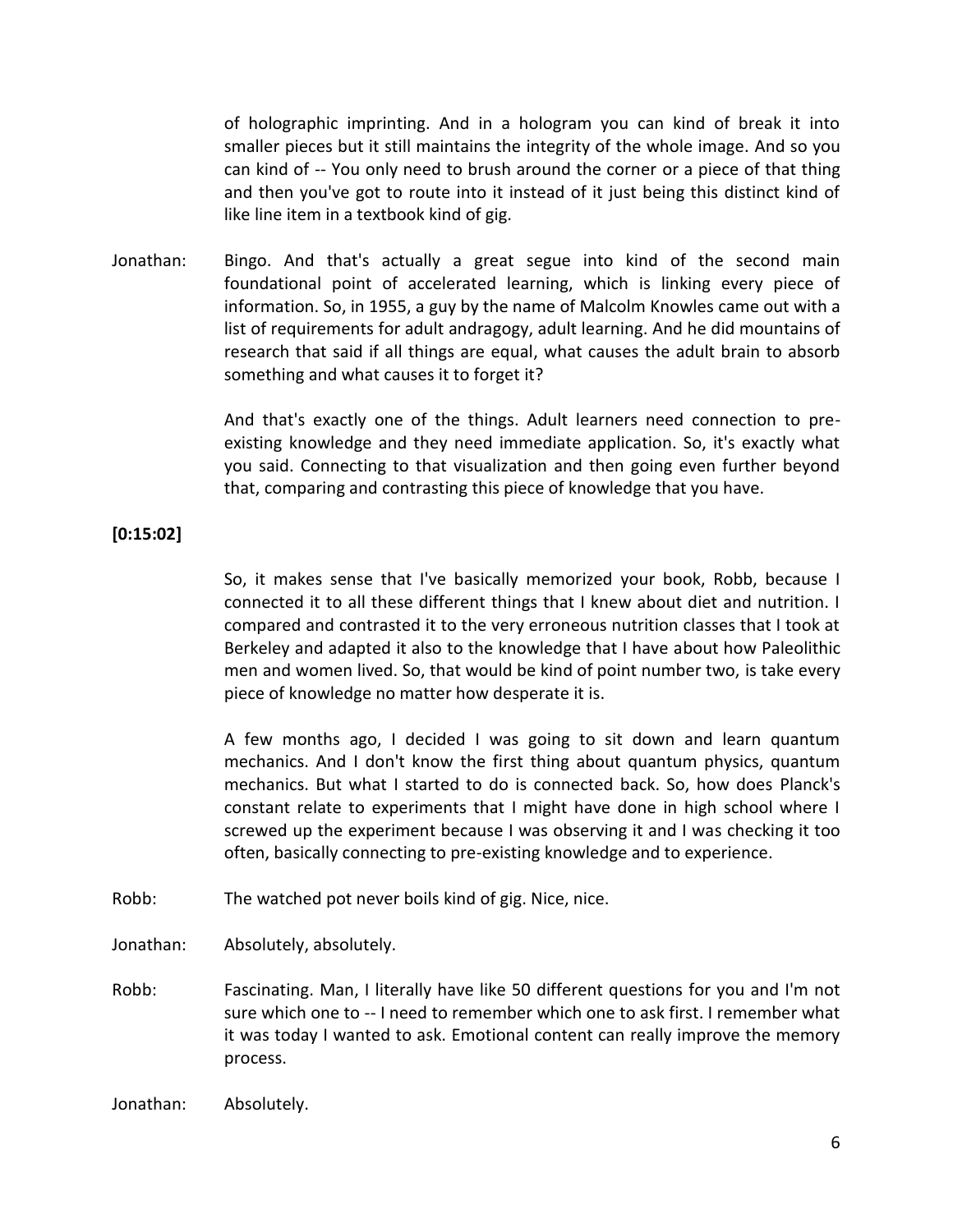Robb: When we're kids, everything is cool and everything is exciting and everything has emotional content. Or, I mean, you can get bored but generally if you're experiencing something new like there's just this emotional content and so everything seems to get this really amazing anchoring. Like visions that I have from childhood now seem to be more -- like I can pull those things up better that I can, things that I experienced a week ago because I'm just kind of sleepwalking through my day to day life. How do you integrate that emotional piece, that kind of amygdala and emotional kind of content?

> I guess, some of that is just like having this like joie de vivre, like excitement for learning. So, you're trying to connect this stuff to things that you can relate so that we have that kind of holographic memory. But then it really seems like that excitement or passion or what have you is like serious glue that really makes that stick. Are you able to train people on that? Or remind them how they were as kids? Like how are you incorporating that?

Jonathan: Absolutely. You have 50 different questions. I have 50 different ways I want to answer that. The first is kind of weaving it into those other two pieces. When we visualize, it's not pretty but if it works it's not stupid. We often visualize kind of ludicrous insane violent sexual bizarre imagery. So, for example, my visual marker, we call them markers, visual marker for the Russian word open involves me being stabbed and standing in front of an emergency room.

> So, very graphic imagery. But I'm certainly not likely to forget that word. And then we also, as you said, like what's emotionally relevant to us is our memories, the things that we care about. So, when I meet new people, what I'm doing is I'm connecting them to kind of the people that I love, the people that I cherish, the characters that I'm interested in. If I meet someone named Tom, I'm going to connect them to one of my favorite books, Tom Sawyer. And I'm going to find ways to make that emotionally relevant.

> So, it's exactly what you said, Robb. It's aiming the brain. We have two hippocampi in the brain. People often talk about the hippocampus, which sits kind of in the center of the brain. There's one for the left hemisphere, one for the right hemisphere. And it is in charge of so very many things but one of the principle things is determining how important things are. And so it does that exactly like you said. It basically goes through -- A lot like actually Google's early page rank algorithm.

> Like, well, hey, this is Robb's website. It's linked to Loren's website, is liked to ten other websites. Everybody seems to be linking to the Paleo Solution blog. It must be important. And it's exactly the same way in your brain. This one memory is linked to 500 other neurons with basically electrically excitable pathways.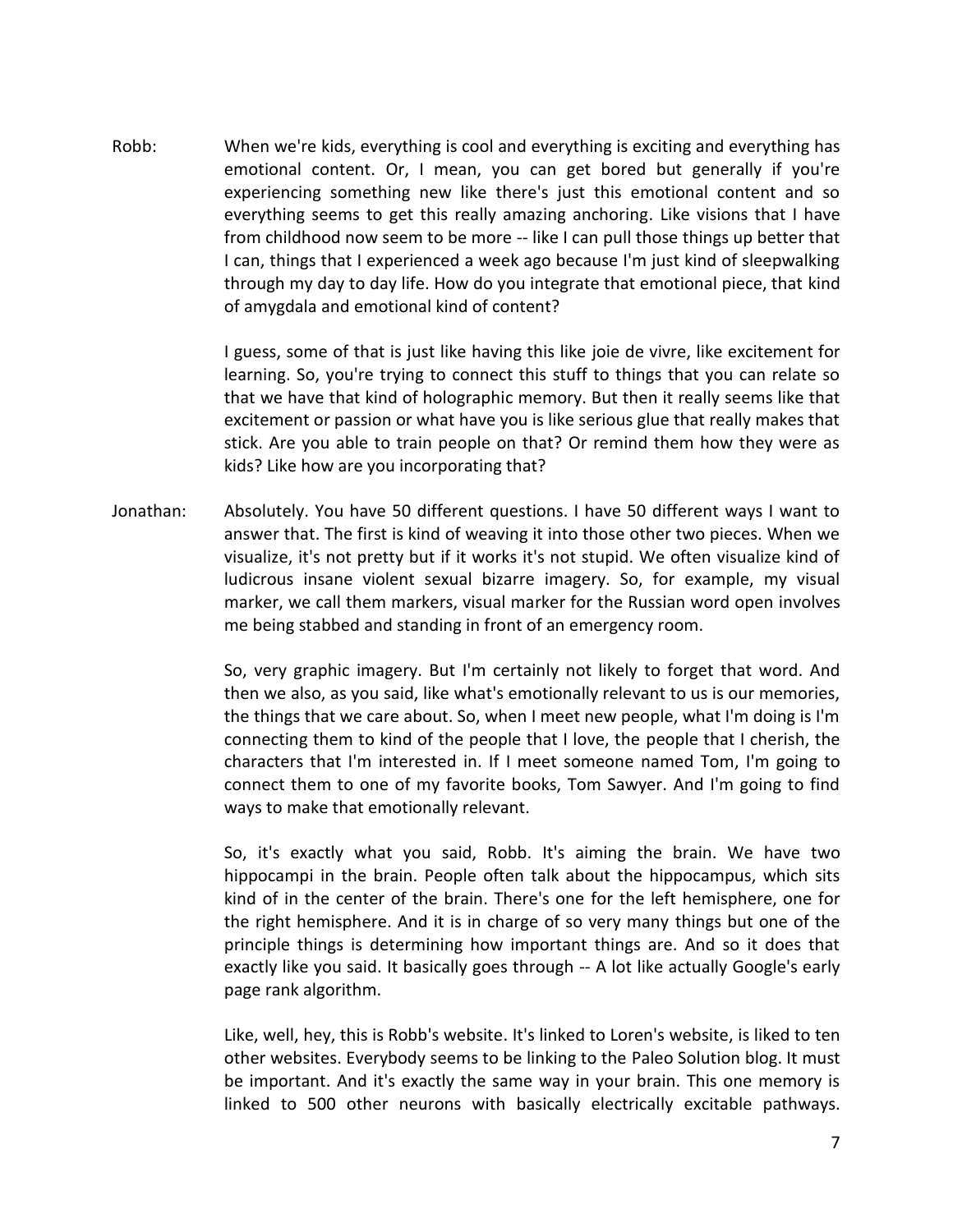They're called synapses. If there are 500 synapses linking to this one neuron, this must be pretty important.

There's a principle called Hebb's Law which says, basically, neurons that wire together fire together. And so the name of the game is literally gaming the system, tricking the brain into saying, into believing that these things are emotionally relevant and related to pre-existing knowledge.

# **[0:20:05]**

So that something like quantum mechanics, which is so far out of left field for a sociology major like me, suddenly becomes hugely important and something that my brain wouldn't dare to forget.

Robb: Interesting. So, Jonathan, I'll see if I can spit this thing out. We are exposed to a massive amount of stimuli even if we're sitting in a closed room or at our back porch and there's sun shining, like there's sights, sounds, feelings, the temperate of the air. There's a zillion different things which kind of gets -- They don't make it through that relevance filter. And then we could experience a situation with like psychedelics or different types of altered states of consciousness where those things that usually get filtered out we can't or don't filter them out.

> So, I guess, I'm trying to lay that context. We have some barrier there where certain things get filtered in, get filtered out. Are you concerned about or thinking about like what things we are and aren't filtering? Is there a finite CPU storage limits so that you're kind of like, okay, I don't want to be firing on all cylinders all the time so that all 20 people at Starbucks that I just ran into like I'm going to remember them forever. There needs to be some purging of the cache memory or what have you. Does that make sense in context of this like relevance versus irrelevant to you?

Jonathan: Yeah, absolutely. Absolutely. It's funny you say that. I interviewed Harry Lorayne who's kind of one of the seminal guys in the memory world, not so much in the learning but in the memory world from the 1950s. And he goes, "My problem isn't remembering. My problem is always been forgetting." On exactly those notes, right? I generally trust the brain to do what it's told. I always tell my students these methods will take you from remembering -- Someone tells you how to say hello in Norwegian, most people forget that within a minute or two minutes tops.

> These methods will take you to remembering it a full day. But the truth of the matter is there's no way to game what the brain is meant to do. So, the brain is 2% of the body's mass and it's 20% of the resource consumption. The sheer amount of oxygen, the sheer amount of electrical signals that it consumes is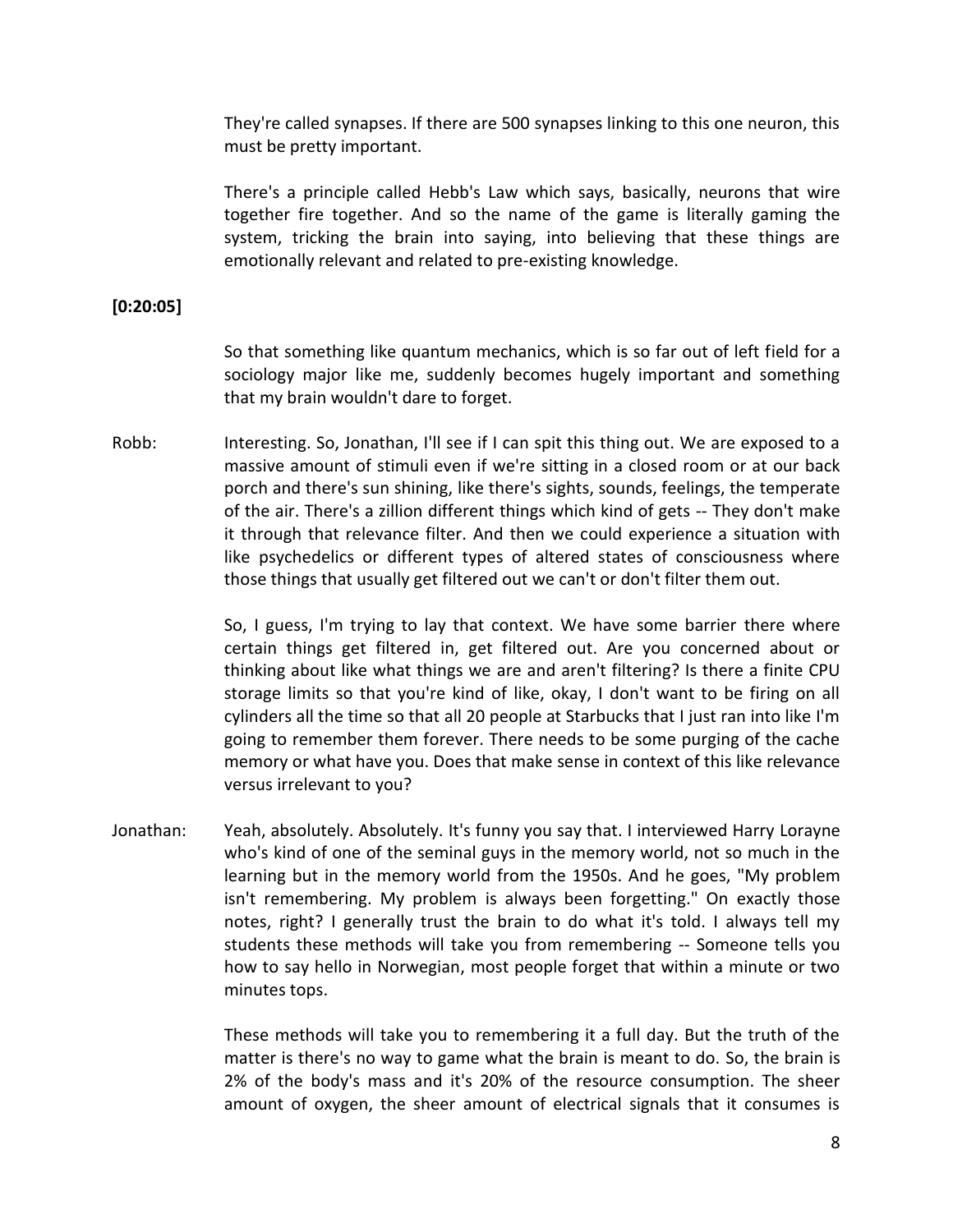insane. And so in order to kind of not be a bigger energy hog than it is, it's constantly trying to trim unnecessary neurons.

So, every time you sleep you're losing millions if not tens or hundreds of millions of neurons. And so the brain will do that for you. What we teach is that things that you want to remember need to be forward linked. So, every time I read a new book on nutrition or every time I interview a new guest, I'm going back referring to my knowledge. I keep using the example of your book, Robb, because it's probably one of my best reads for the last couple of years.

- Robb: Oh, thanks, man. Thank you.
- Jonathan: Yeah. Loved it. But I'm constantly going back. And so I'm kind of refreshing the timeline. There is something called the curve of forgetting. So, the more you review the longer you push that curve out. So, each time I review something, I kind of re-up it but the re-ups but aren't the same time interval, if you will. For example, I'm kind of a language learning enthusiast. There are words in Russian - - And I use in algorithm and I use a piece of software that measures this. There are words that I will only forget if I don't use them for 32 years.

But there are new and more difficult words that I will forget if I don't practice them for four days. And so what we do is we apply all of these incredible hacks, the visual memory, the connection of knowledge, the emotional relevance, all that good stuff, and then we add on top of it something called space repetition which says I use intelligent intervals to review everything that I learned. I'm an avid highlighter, note taker. I review the books that I care most about.

Just last night I was talking to someone about quantum mechanics and it is the case that if you don't use it you learn it. I always tell my students like as soon as you get your nose out of the book, go out there and explain it to somebody, implement it. Take the things that you're learning in all these business books, and apply them in your company, team them to your employees, bring them to your manager, set yourself a reminder to review it from six months. It's definitely not the case that you can learn something once and then remember it forever.

Robb: Interesting. What's the name of that kind of triage software for the language? I'm super interested in that.

## **[0:25:01]**

Jonathan: Yeah. So, there's a few of them. The one that I personally like it's no frills but it's called Anki. I like it because it's cross platform, allows you to do multimedia so you can have sounds. So, if I want like the authentic muscovite pronunciation of a word or I want -- I used it recently to kind of memorize the entire piano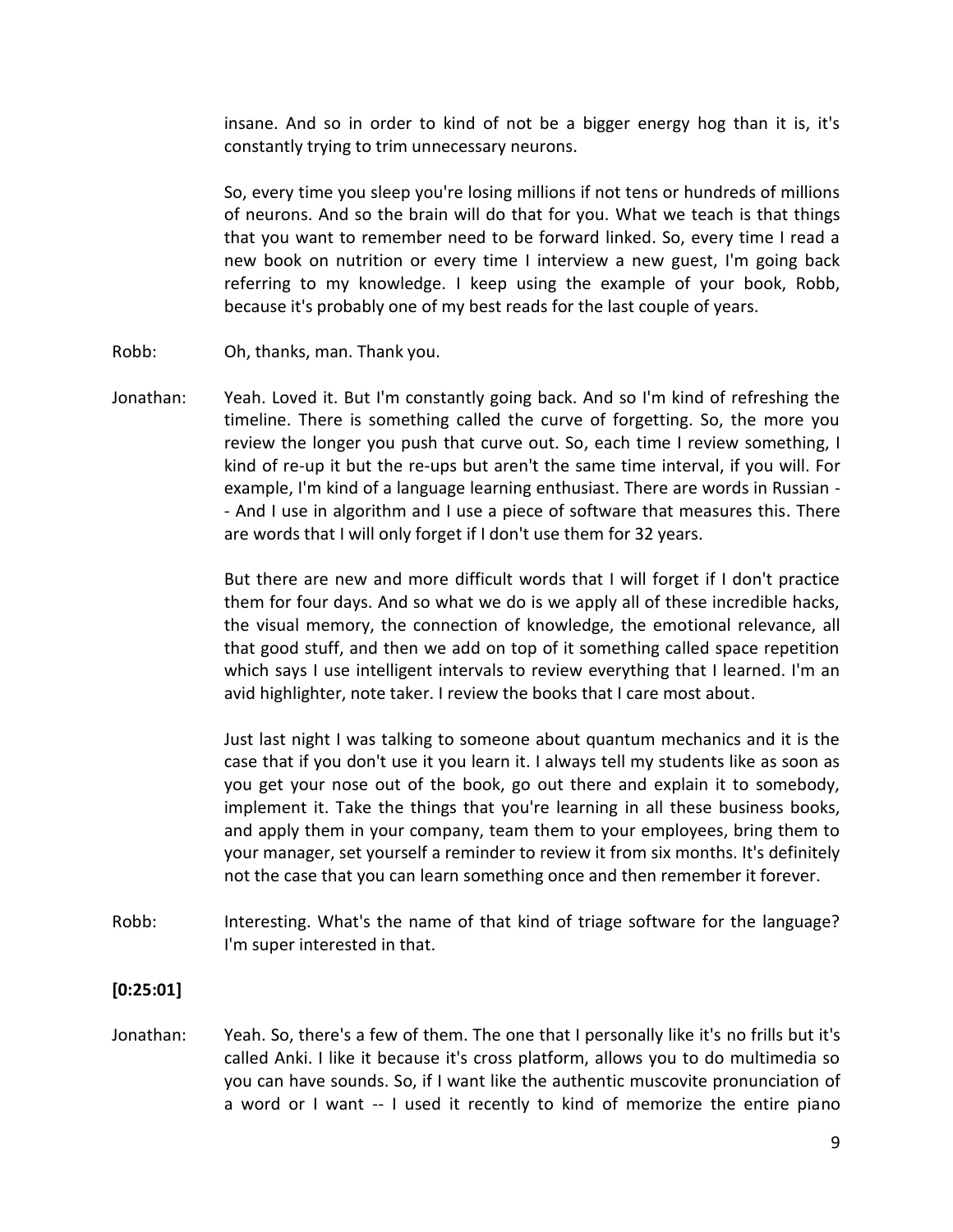keyboard. So, if I want to know the notation of like the highest C on the keyboard, I can have it play that sound to me. I can use video graphics, all kinds of cool stuff and that's nice if you have visualizations for things. If you want to kind of sketch them out. So, yeah, Anki is really good. I think it's ankisrs.net, if memory serves. It usually does.

Robb: Yeah. It usually does. Shocker, yeah. Again, I'm thinking 50 different things and I'm not sure which one of that. This is almost like what should I be when I grew up kind of question. So, maybe very difficult to answer and maybe a reflection of me being lost in my own life. But how do you prioritize what you want to learn? We have so much -- Like language seems like a super cool deal.

> I actually just grabbed a calculus textbook and I'm working my way back through that and I'm actually going to cool my heels on that until I go through your learning courses now because I really want to get that stuff because I've got some renewed interest in this topic called non-equilibrium thermodynamics as it relates to life and sustainability and all this stuff. But, I mean, there's so much--

- Jonathan: Amazing.
- Robb: I'm excited. I'm actually really excited about that stuff and I want to go back and make sure my calculus is on point so I can understand the implications and the physics. But how the hell do you organize or prioritize or triage, again, what you're learning? Like what do you feel like are the valuable things to learn? Because we have so many options now.
- Jonathan: That is a great, great question. And that's one of the things I kind of struggled with, if you will. Once I developed the skill set I binged hard, hard core. I learned about internet marketing and I learned about all the different sports I wanted to try and I learned about body language and public speaking. I binged really aggressively. There's still so much that I want to learn. Even for me, so many hours in the day.

I think I still have some remnants of guilt around not completing a subject. Like I would set out to learn Russian and my Russian is still very basic and so is my piano and so many other things that I learned. And what I realized was, first off, it's a lot of fun to just learn for me personally a little bit about a lot of things. And I'm not trying to achieve mastery. I'm trying to achieve above average. I'm trying to achieve fluency in every skill that I want to learn. Fluency is a notoriously kind of a--

Robb: Slippery deal?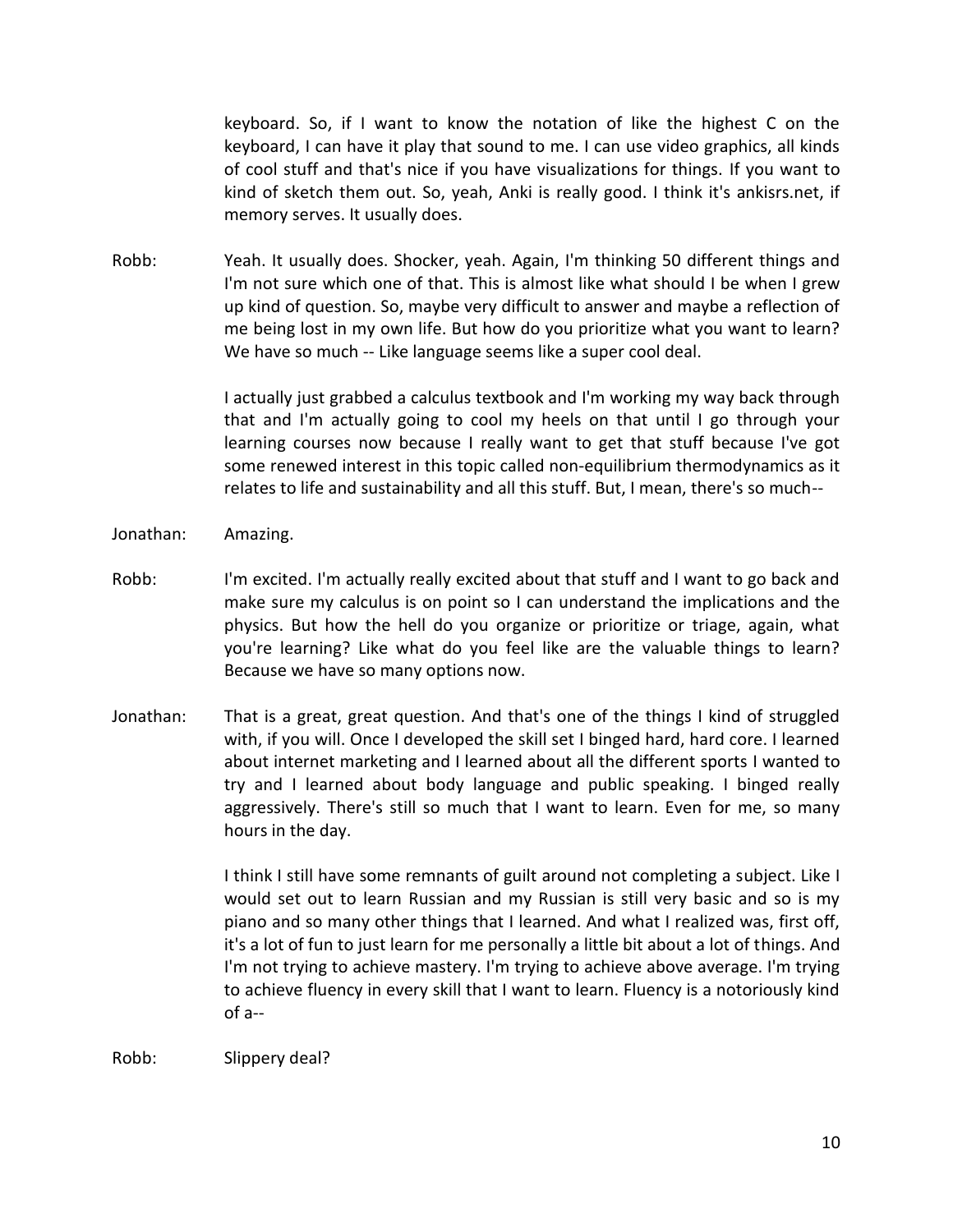Jonathan: Yeah. Exactly. But what I've realized over the last couple of years is the more I learn the more I'm able to learn. I'll learn something in acroyoga that will transfer into the way I do Olympic weightlifting because it will help me think about biokinetics in a different way. And so what I've realized is like I basically learn, first and foremost, what I need to, right? So, right now, we're doing all kinds of webinars and I'm learning about Facebook ads and not such fun stuff and I need to learn that to kind of manage my business.

> But after that, it's essentially whatever I want to learn. So, I've taken a huge pause on Olympic lifting though I have nowhere near a perfect snatch or jerk, anything like that. And I'm just really going deep on this acroyoga thing which I'm so fascinated by. And I've kind of taken a pause on Russian and picked up the piano, which some people would say is a very closely linked skill. And it's exactly that. I look on my calendar and after this interview I kind of have nothing to do and it's what do I feel right now?

> Because, I think, what you're most passionate about learning is what you'll ultimately going to succeed in learning. And for me, all learning is a step forward and learning in any area pushes you forward in every area. I started to learn copywriting about eight months ago. I didn't know anything about writing long form copy. A friend of mine kind of kicked me in the pants and made me realize like one of the most valuable skills you can have is writing, putting words on paper that influence people's emotions in a way that -- A blog post is cool and everything and informative but writing something down that's going to make you change your life today, Robb, or that's going to make you go about your day in a different way like that is real impact.

## **[0:30:07]**

And so I sat down and there was like probably a three-month period where I just devoured all the most popular books. I mean, I read the entire Robert Collier Letter Book and The Boron Letters and I read Scientific Advertising and 22 Immutable Laws of Marketing. And this was like probably one or two books a week that I was just devouring. And then all of a sudden it was like that point of marginal return where I'm like one more book is not going to add that much, I think I'm kind of done here, I'm definitely no Gary Halbert. But it's at that point where I no longer have the passion to push forward in the learning.

I think that's okay. The way that I would summarize kind of my whole rant here is I think that's okay. I think you have to follow your passion. I go in waves, right? So, this week I had a friend come from Russia and I was like, "Man, I really wish-- " We're talking about politics and I was like, "I really wish I could have this high level conversation in Russian." And so you come back to it. And so now I've been like digging up the Russian flash cards.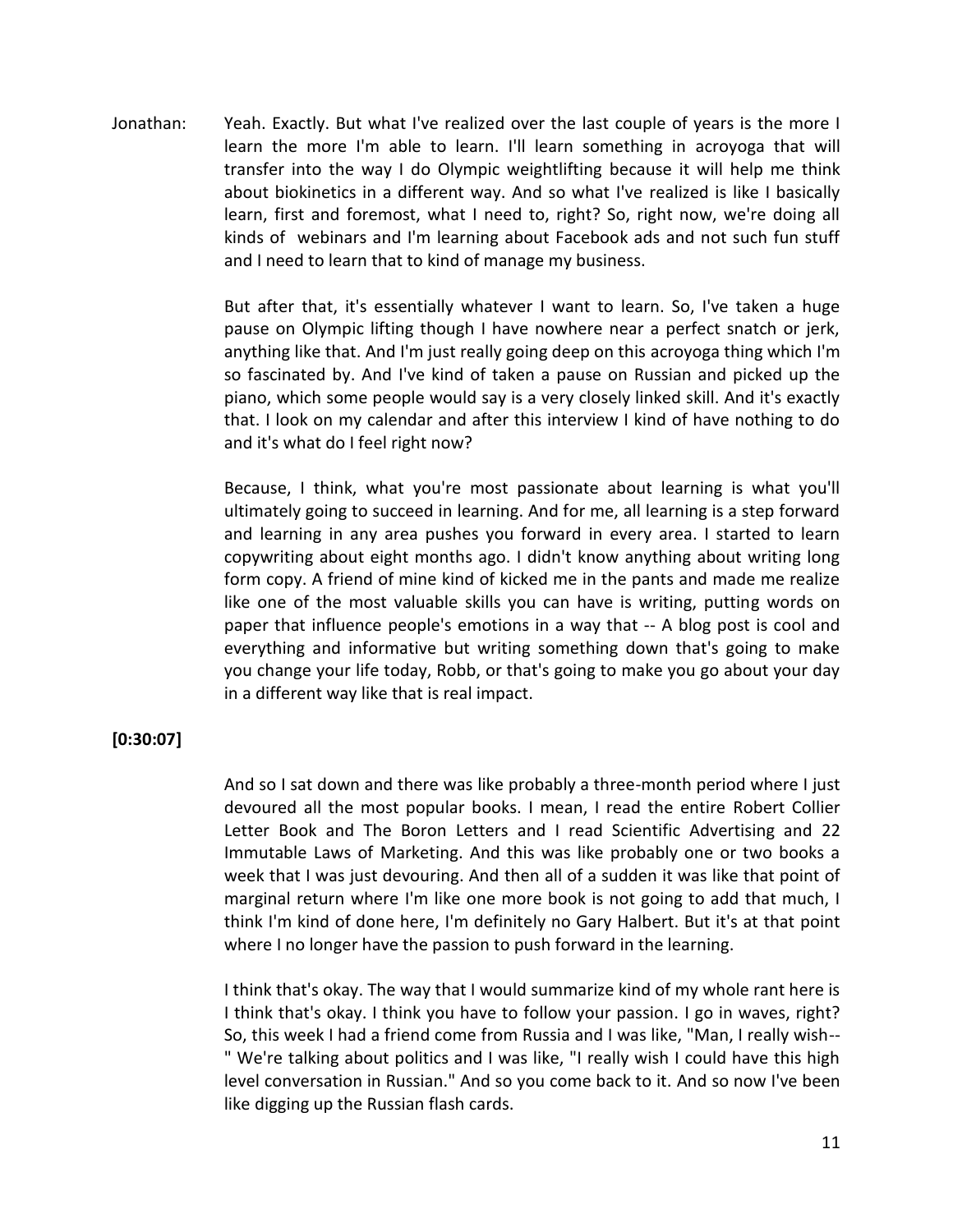- Robb: Because you have the compelling reason now because you're like, "I really want to step this up." Yeah.
- Jonathan: Bingo. That's Malcolm Knowles for you right there.
- Robb: Right, right. Jonathan, two questions. I don't want to forget. So, the first one, and you kind of alluded to this a little bit, what are the things that we can learn that helped us learn other stuff? Like you mentioned the acroyoga and Olympic weightlifting. There were carryovers there. And I'm thinking like physical space, learning how to learn like Buddhism. There's different things it seem to prep the brain for learning. And then I also want to ask you a question about Brazilian jujitsu and then coaching movements. So, remind me when you get through with what should we learn to further facilitate learning?
- Jonathan: Love to. So, to further facilitate learning, I mean, it ultimately like when everything becomes a visual, you develop this kind of fluency with visualization. So, a friend took me rock climbing and it was kind of this whole challenge. For me, every opportunity becomes a learning challenge whether it's meeting 100 new people at a conference. I asked questions in a certain way and then I'm able to translate things into visual symbols.

What I do when I approach a physical learning challenge, I've typically found that you can break down -- it's kind of the 80-20, Pareto principle. If you can get down the three most important principles of a physical movement pattern, you get a lot of the way there. So, in golf, probably -- don't quote me on percentages -- but probably 50% is like from where do you generate force and on what axis? Are you moving your shoulders or are you moving your hips? Where are you pivoting from?

And that one point, if you take away, it's almost like you said about all the noise that we're subjected to. Like take away all the noise about the position of the thumb, the height of the shoulder, all that is a distraction. That will keep you focused on the 20%, not the effective 80%. In rock climbing, one of the most important fundamentals is to monitor the distance of the body. And if anyone in the audience is a golfer or a rock climber, correct me. But monitoring the distance of the body from the wall so that you're basically controlling how much stress you're putting on the biceps and on the legs and on the triceps and things like that, and conserving energy.

And I've taken this kind of rule of three-principle and applied it to so many other things. So, acroyoga, most important thing is to monitor the lines of the flyer's weight. If I'm basing someone and I have either one or two or three people on top of me, I need to constantly be monitoring that there's a straight line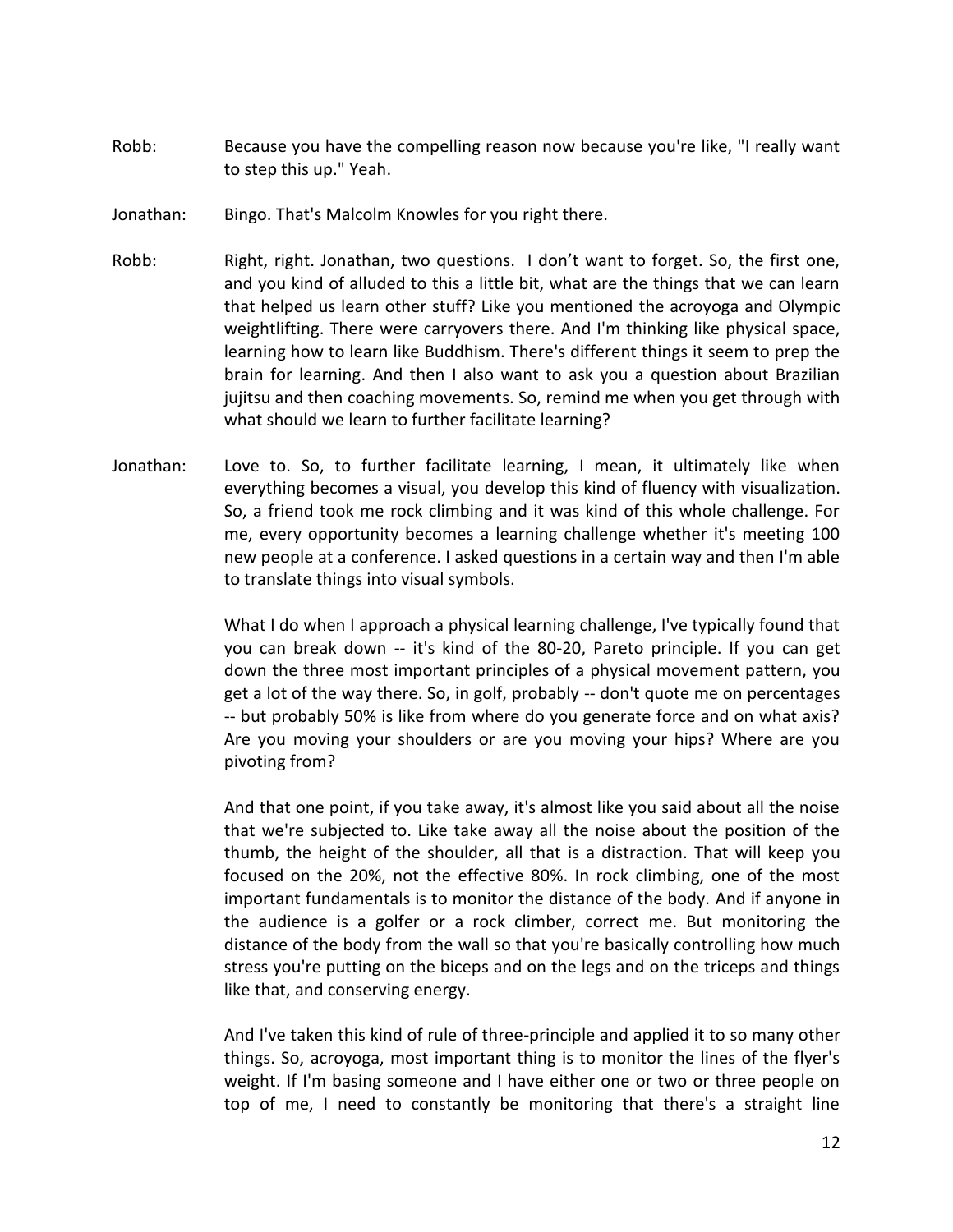between their weight and the ground. And if I do that, in any kind of transition where I'm shifting their weight, if I'm constantly paying attention to where the weight is, that will honestly bring you 50% of the weight there to like being able to balance people and effectively move people. That's been my experience. With jujitsu--

Robb: Here's the question around jujitsu. So, you alluded, and correct me if I'm wrong, but if we get exposed to something then if we teach it -- Greg Glassman, when he rolled out Cross Fit, he was like, "Okay, you've wrapped up two days of a certification. You learned to Olympic lift with a broomstick, go grab your neighbor and start teaching them." A lot of people scoffed at that but there was clearly a lot of genius to that. I've felt for a long time that people who are new to Brazilian jujitsu, even though they're just getting exposed to something, like even as they get exposed to a technique or a concept, it seems like it would be really good for them to then turn around and try to coach it themselves almost immediately.

## **[0:35:05]**

But there's this kind of crazy hierarchy within jujitsu where it's like, well, the highest belt is kind of the -- That's where the buck stops. But I feel like that could really be hamstringing progress versus if we structure classes where we expose people to stuff and then they actually coach it back to us.

Jonathan: Yeah. So, something taught is something twice learned. Because when you approach -- Basically, to teach something, it forces you to conquer these questions of like what is it like to be a beginner? And especially because you are a beginner in that moment. It's kind of like mindfulness, if you will. I've been meditating very consistently for over a year. I really got into it as I started interviewing people on the podcast and realizing how many top performers do it.

> It's caused me to have this level of meta-cognition where I can stop and go, "Why don't I want to be in my office right now?" "Oh, it's because the light bulbs are slightly too dim." Things that would have been on my subconscious level are now easily brought to the conscious level. And that's been probably one of the coolest things about meditation. It's like I'm annoyed right now and in the past I probably wouldn't know why. I'd just say I had a bad day. I'm not annoyed right now, right now.

> And it would be kind of this illusory like why did I have such a rough day today? And now I'm able to say like, "Oh, right. There was this one person that I bumped into and--" It's kind of that exact same process. It's causing you to be super present in the moment to where you can say, "Oh, yeah, I get that. Right now, this person's weight is moving and so that's causing you to--" It's dissecting. I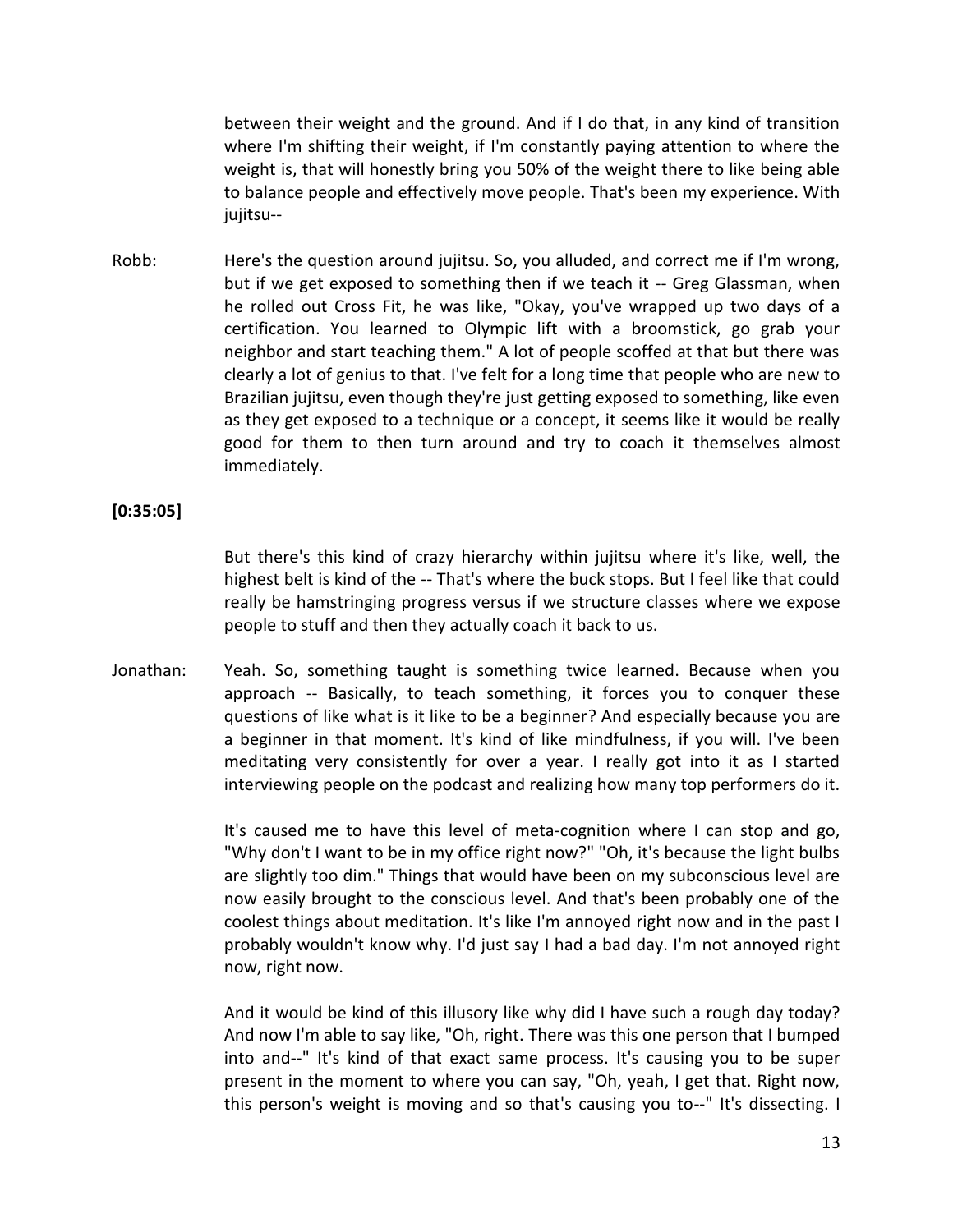think, honestly, teaching is one of the most powerful tools. I actually love to dissect jujitsu for a second with you and you can see how I go about asking these questions to get to these three points.

Jujitsu is one of these things that I've tried a few different times and I've never had, because of the fast pace of the classes and everyone's constantly pairing up and stuff like that, I've never been able to pin someone down and figure out what these three principles are. And so I imagine that there's one or two different core principles that are so innate to you at this point, Robb, that you could maybe even articulate them. And it's something to do with, from what I can determine, never find yourself between someone's legs. That's probably one of the most important principles, give or take.

Robb: I'll throw some stuff out there. The things that I've been -- everything that I do I try to think about what's my connection to the person and do I want to be connected with them, do I want to be connected a lot? Do I want to be connected a little? If they're in mount on me, I want to try to scoot them down near my hips and get super well connected with them because then I've got a better chance of dislodging them. If I happen to be in mount, I want to avoid the person connecting with my hips and so I'm able to kind of dictate the engagements but I think about it with regards to connection.

> And this could apply to boxing. I try to want to connect to you and I don't want you to connect to me. And then the other two things, and I don't know that I could hierarch them, but posture. So whatever position I'm in I want to be mindful of what type of posture I have because that's going to keep me orthopedically sound but it also leads into the next thing, which is pressure. Like when I'm wanting to put some type of pressure whether I'm pinning the person inside control or I'm passing guard then my posture is going to dictate the type of pressure that I'm able to use.

> And then all of those things are kind of viewed through the lens of connectivity. Like for a given situation or even in a transitional situation, I want to be really mindful about how I am connected to that person. And so I've got connection, pressure and posture. For me, being kind of the three things I boiled it down to and I've stolen some of that from Straight Blast Gym and also from Henry Akins.

Jonathan: Very cool. So, yeah, I kind of got the hips thing, like understanding the connection point and proximity and understanding that it's a bad connection point if I have two inner thighs wrapped around me at any point in my body. I managed to figure this one out in the first hour. How much would you say, if someone were to master those three things but maybe didn't have the fluency with all the exact postures of where hands go in arm bars and different things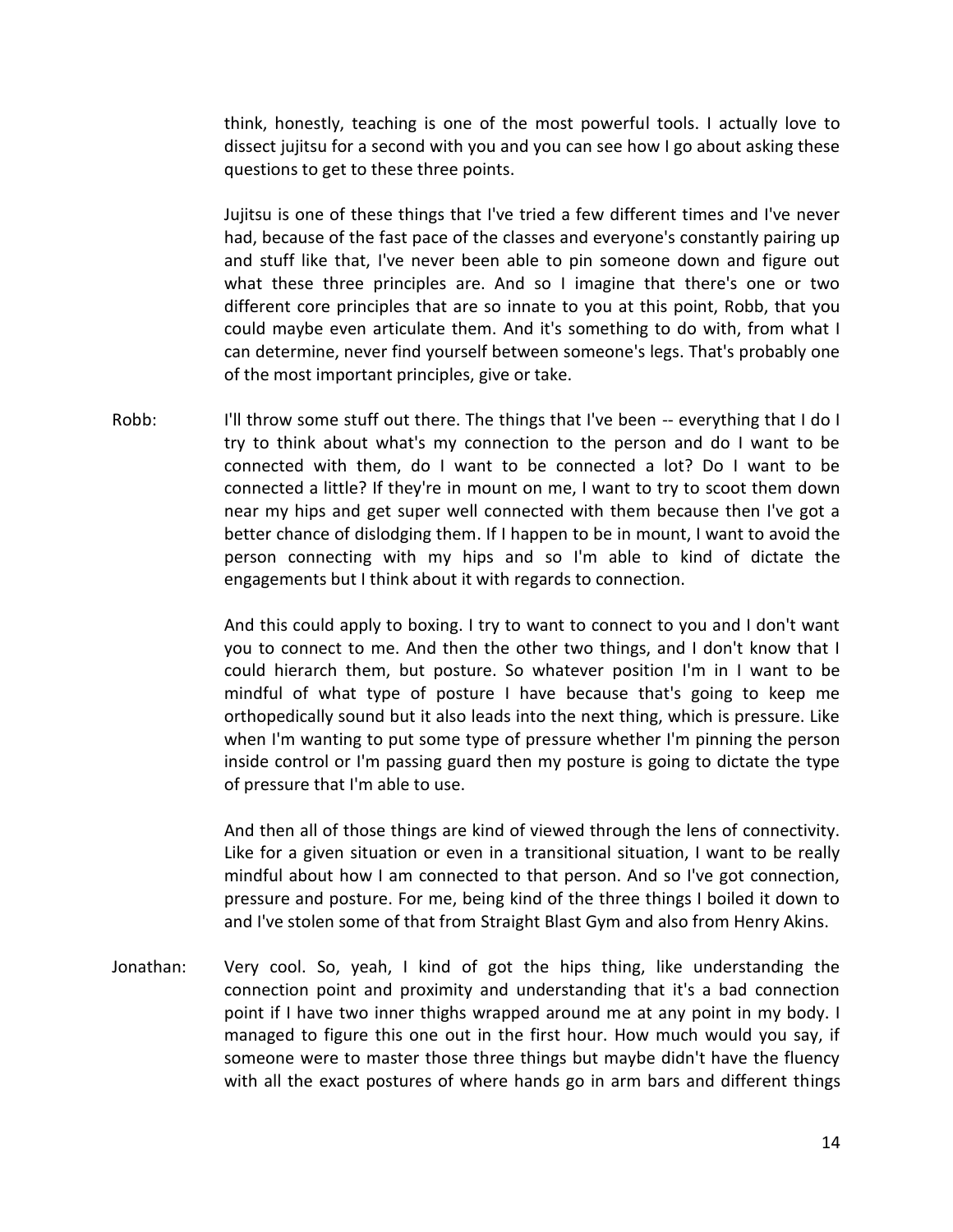like that, but they master those three things, how much would you say of the skill that is?

## **[0:40:00]**

Robb: If we accelerate things forward such that we play the game that we would play as an 80-year old person, so it's non-attribute driven. It's not completely reliant on explosiveness and speed but like fundamentals that you could do a jujitsu match today and then the next day you die due to natural causes. Then in that case, these principles are 80%, 85%, 90% of the story. And the people like Rickson Gracie, Henry Akins, some of these people like their jujitsu is just on a completely different level, the thing that they have really, really dialed in are these fundamentals.

> And then you have some people who are really, really great at jujitsu but they tend to play a very attribute based game and as they age oftentimes they didn't pay as much attention to those fundamentals and they relied instead on attributes and so they literally have to go in and pull the transmission out of their game as they age. And usually they don't do it in an aggressive all encompassing fashion. It's wiggling away which is super frustrating.

> And so I've always tried to play a non-attribute based game. And for a 45-year old guy I'm in pretty good shape and have decent attribute but I don't really rely on those too much. Every once in a while I'll have some fun and do some cartwheel passes and handstand walk around somebody to take the back and stuff like but that's not my primary gig.

Jonathan: Right. So, that's completely consistent with what I found in just about every sport I've applied it to. If you can master those three fundamentals, and I think where a lot of people get stuck up is they focus on that other 15%. Because you would think if you're learning acroyoga, you need to know the exact positions of the hands and the exact timing of everything. But it's actually not that. It usually breaks down to these three massive things.

> So, what I always advocate is figuring out a way, whether it's Socratic method or whatever you need to do, to ask questions. And so I am a teacher or coach's worst nightmare because I'm asking these awful questions. Like when I was learning Olympic lifting, I ask these questions and I ask them in my language. And then I repeat things back in my language to ensure that I understand in my terms. Because so much of learning frustration can be chalked up to communication errors.

> I mean, so much of like life's problems can be chalked up to communication, misunderstandings. So I ask these questions like what's the method of force in a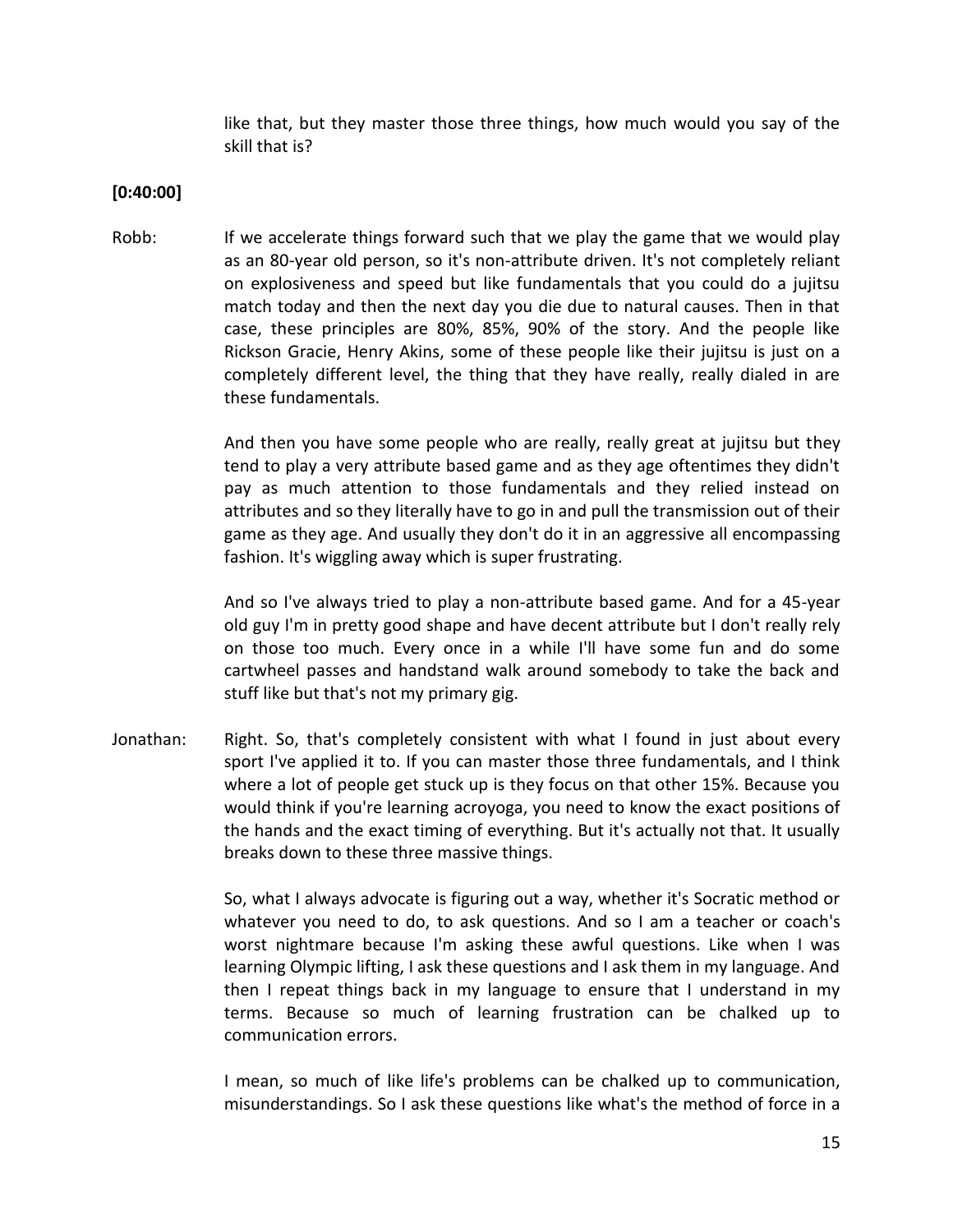clean? What percentage of the force would you say in a clean is driven from the arms? It turns out that it's very little, like almost none. You want to get under the bar, you want to drive it with your legs. So that's like a really important fundamental for the clean as you're not healing it.

And I've just found them. If you can get a coach to teach you in that way -- I've done this with skeet shooting. I've done this with so many different things around like what are these three most important things? And sometimes you have to suss them out. Because if you're dealing with a true master these are things that are now so deep in their kind of subconscious level. I mean, if you're going to roll with one of the Gracie Brothers, they probably -- It's now like breathing to them to be monitoring pressure and to be monitoring their hips.

- Robb: Yeah. My years of training, I could have never done a day of training and it won't change the outcome at all. Not a bit. Because they're operating on such a different level that even though I've made for me enormous progress over the years there are folks out there that it just doesn't matter. Yeah.
- Jonathan: Oh, yeah. And those are sometimes the worst people to learn from ironically.
- Robb: Right. That's interesting. I've noticed that brown belts, because I'm right knocking on the door to a purple belt, but the brown belts have oftentimes been the most valuable people for me because they're further down the path than I am but they're not so far down the path that they don't remember where I am and they're still fiddling with stuff themselves.

Whereas sometimes the super advanced black belt, sometimes it can get a bit esoteric because they're just working on stuff that I'm a decade, two decades away from being at a spot where I will need to put the same bandwidth into it. That's definitely the difference between going really, really deep on a particular topic. It definitely -- you reach these really interesting stratifications. And jujitsu is one of the rare things. I'm usually a little bit of a sample plank guy but the jujitsu is the hook, sink and deep and I'm hoping to get on the deep on that.

#### **[0:45:10]**

- Jonathan: Amazing. Amazing.
- Robb: Jonathan, I could chat with you all day long and I want to be respectful of your time. We got going a little bit late because I had a funky morning. But where can folks find your courses and which courses would you recommend? What would you recommend that I start with? And then how do I work my way through the course work and also where can folks find you just generally on the interwebs?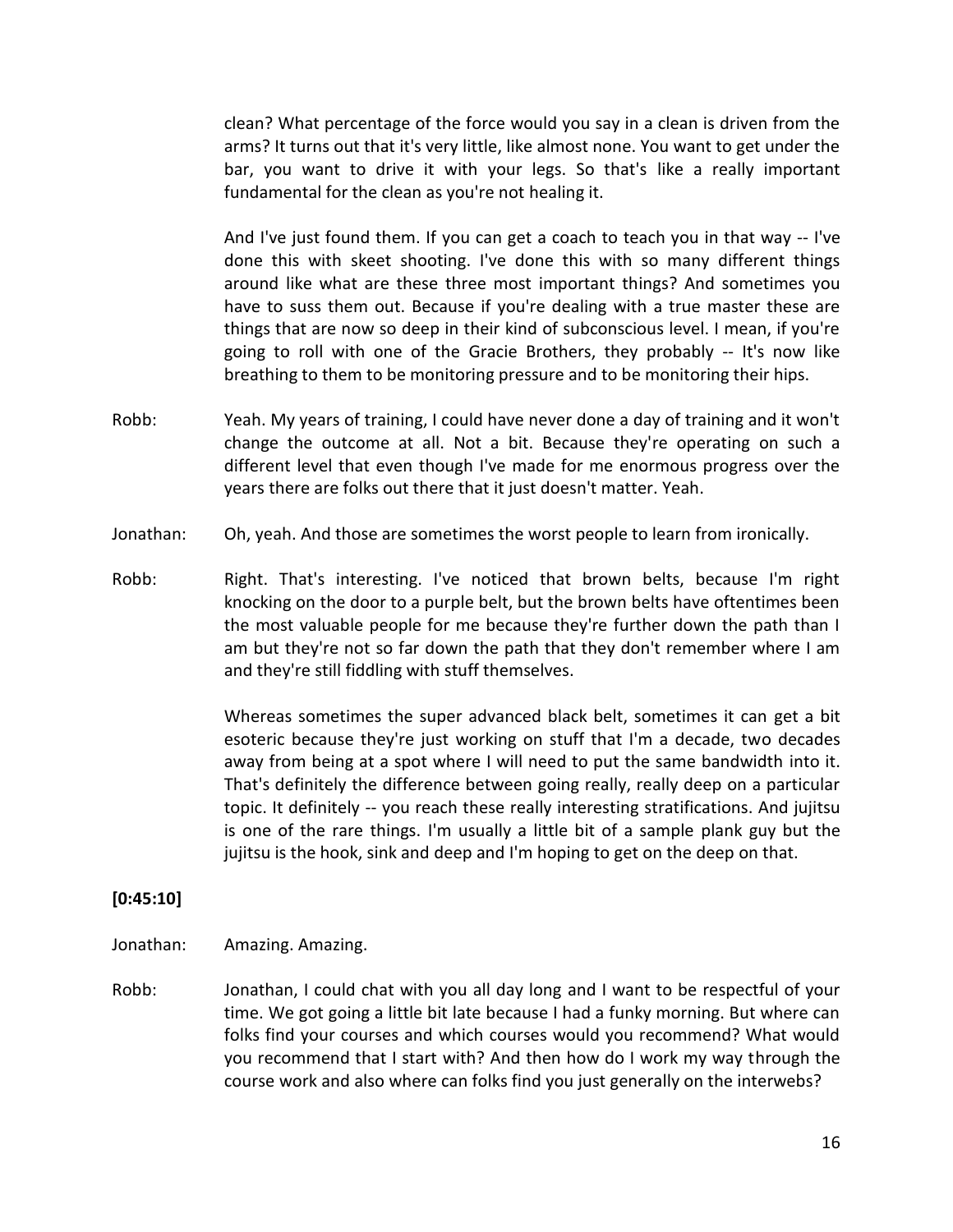Jonathan: Yeah. So, the courses are at becomeasuperlearner.com. People are going to check it out. They can do a free trial. They can test their reading speed, play around some memory stuff, download some worksheets, no credit card required, none of that stuff. If they just want to play around. And we recommend starting there. We do have a productivity course that we sometimes pair for people who are like, look, I don't have 20 minutes a day to practice.

> I also do a whole thing on productivity, automation, how to get your day efficient. It's a great idea to start with the learning courses. And basically, everything is laid out for you. We give you a daily training guide. We give you worksheets. We give you exercises. And all you need to do is commit to about 30 minutes four times a week, is usually about right. A lot of that is speed reading your emails instead of reading them normal. It's not actually sitting in a silo.

> To find me, people can check me out at JLE.VI. It's my personal website. That will link people to the becoming super human podcast and all that kind of good stuff. You can find me on Twitter, @entreprenewer.

- Robb: Awesome. Jonathan, it was a ton of fun having you on the show. Are you game for circling back maybe four, six months down the road and doing this again?
- Jonathan: Absolutely. It would be an absolute honor, Robb.
- Robb: Fantastic. Awesome, man. It's great connecting with you. Are you getting back stateside anytime soon or are you mainly staying in Israel?
- Jonathan: I'm staying here most of the time. I might be in San Diego in March for a mastermind. So, that might happen. I just came back from Summit at Sea and then I did Burning Man before that so it's been kind of like a lot of across the pond trips.
- Robb: You were at Burning Man? I live in Reno. You need to come see me next time.
- Jonathan: Yeah, I got to do that. I definitely got to do that. We got to get you out here to Israel, Robb. There's some seriously interesting stuff for you to check out.
- Robb: I would love to. My friend Ido Portal almost got me to go out to Haifa but the trip fell through. Let's just make it happen. 2017, let's make that thing happen. Yeah.
- Jonathan: Done.
- Robb: Well, cool. I'm actually online signing up for Become a Superlearner currently. I'll have some reports to give on that, man.